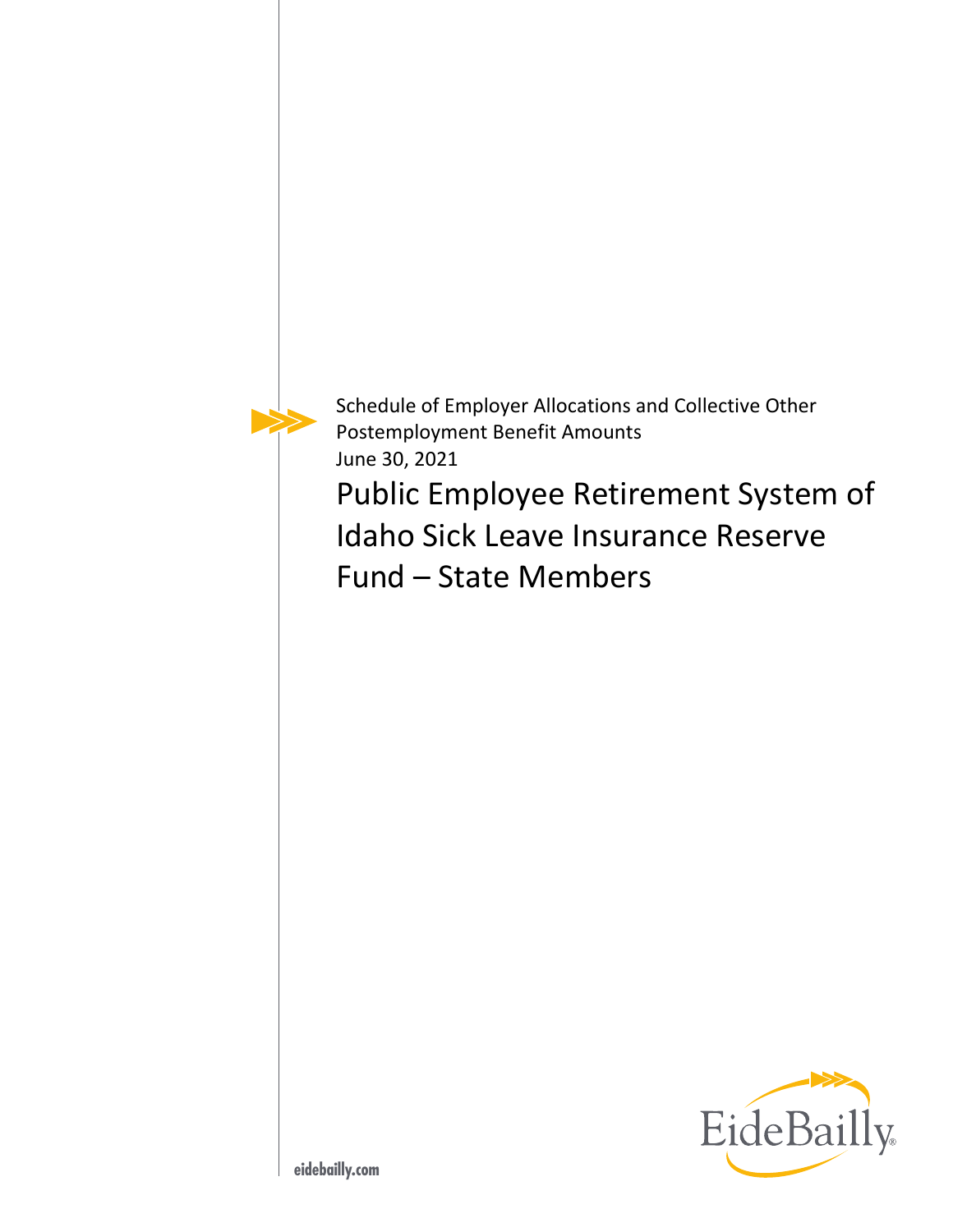# Public Employee Retirement System of Idaho Sick Leave Insurance Reserve Fund – State Members Table of Contents June 30, 2021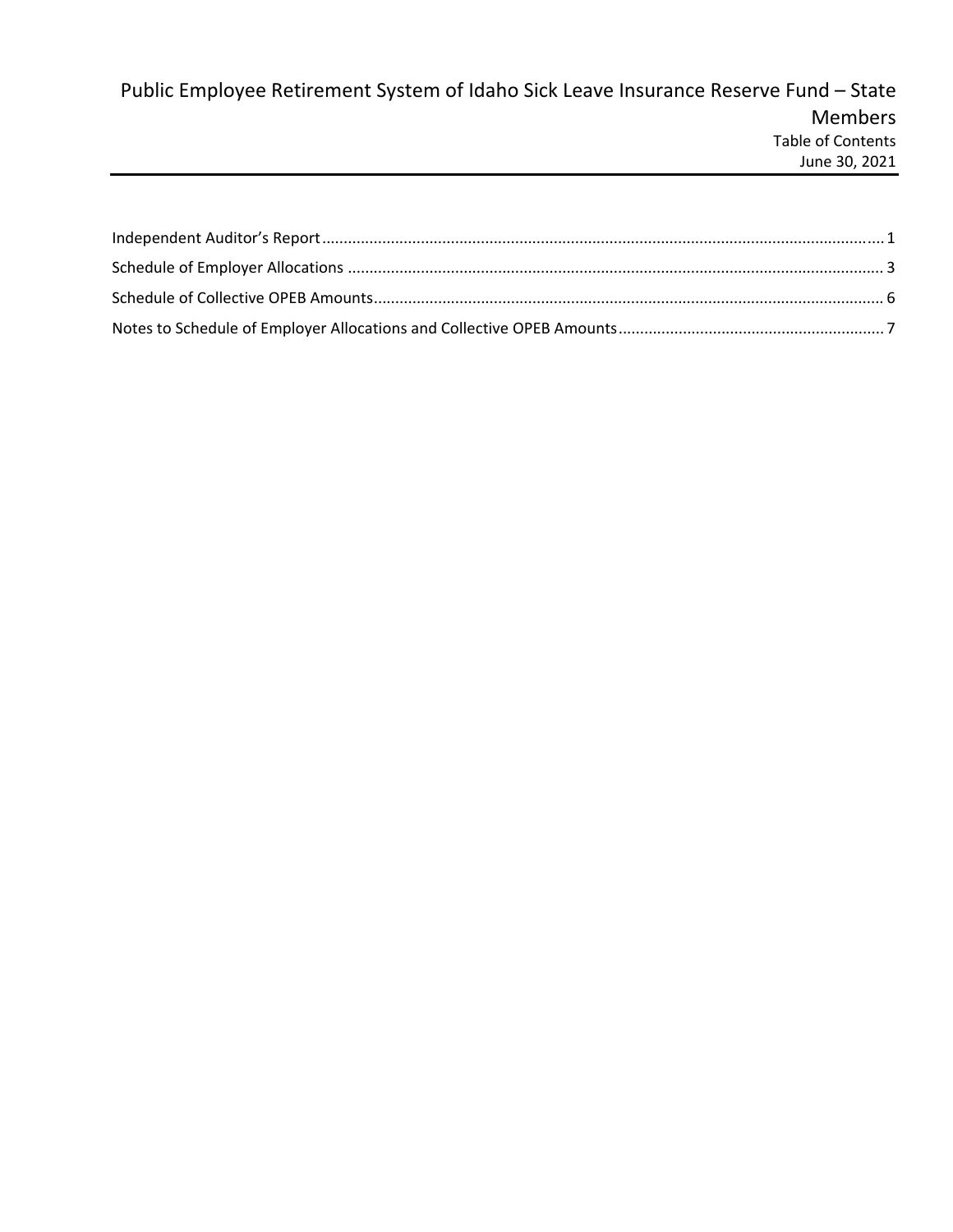

**CPAs & BUSINESS ADVISORS** 

### **Independent Auditor's Report**

To the Retirement Board Public Employee Retirement System of Idaho Boise, Idaho

# **Report on Schedule of Allocations and Net Other Postemployment Benefit (OPEB) Amounts by Employer**

We have audited the accompanying schedule of employer allocations of Public Employee Retirement System of Idaho Sick Leave Insurance Reserve Fund – State Members (the Fund) as of and for the year ended June 30, 2021, and related notes. We have also audited the totals for the columns titled net OPEB liability (asset), total deferred outflows of resources, total deferred inflow of resources and plan OPEB expense (expense offset) (specified column totals) included in the accompanying schedule of collective OPEB amounts (collectively the Schedules) of the Fund as of and for the year ended June 30, 2021, and related notes.

#### **Management's Responsibility for the Schedules**

Management is responsible for the preparation and fair presentation of the Schedules in accordance with accounting principles generally accepted in the United States of America; this includes design, implementation, and maintenance of internal control relevant to the preparation and fair presentation of the Schedules that is free from material misstatement, whether due to fraud or error.

#### **Auditor's Responsibility**

Our responsibility is to express opinions on the schedules of employer allocations and specified column totals included in the schedule of collective OPEB amounts based on our audit. We conducted our audit in accordance with auditing standards generally accepted in the United States of America. Those standards require that we plan and perform the audit to obtain reasonable assurance about whether the schedule of employer allocations and specified column totals included in the schedule of collective OPEB amounts are free from material misstatement.

An audit involves performing procedures to obtain audit evidence about the amounts and disclosures in the schedule of employer allocations and specified column totals included in the schedule of collective OPEB amounts. The procedures selected depend on the auditor's judgment, including the assessment of the risks of material misstatement of the schedule of employer allocations and specified column totals included in the schedule of collective OPEB amounts, whether due to fraud or error. In making those risk assessments, the auditor considers internal control relevant to the entity's preparation and fair presentation of the schedule of employer allocations and specified column totals included in the schedule of collective OPEB amounts in order to design audit procedures that are appropriate in the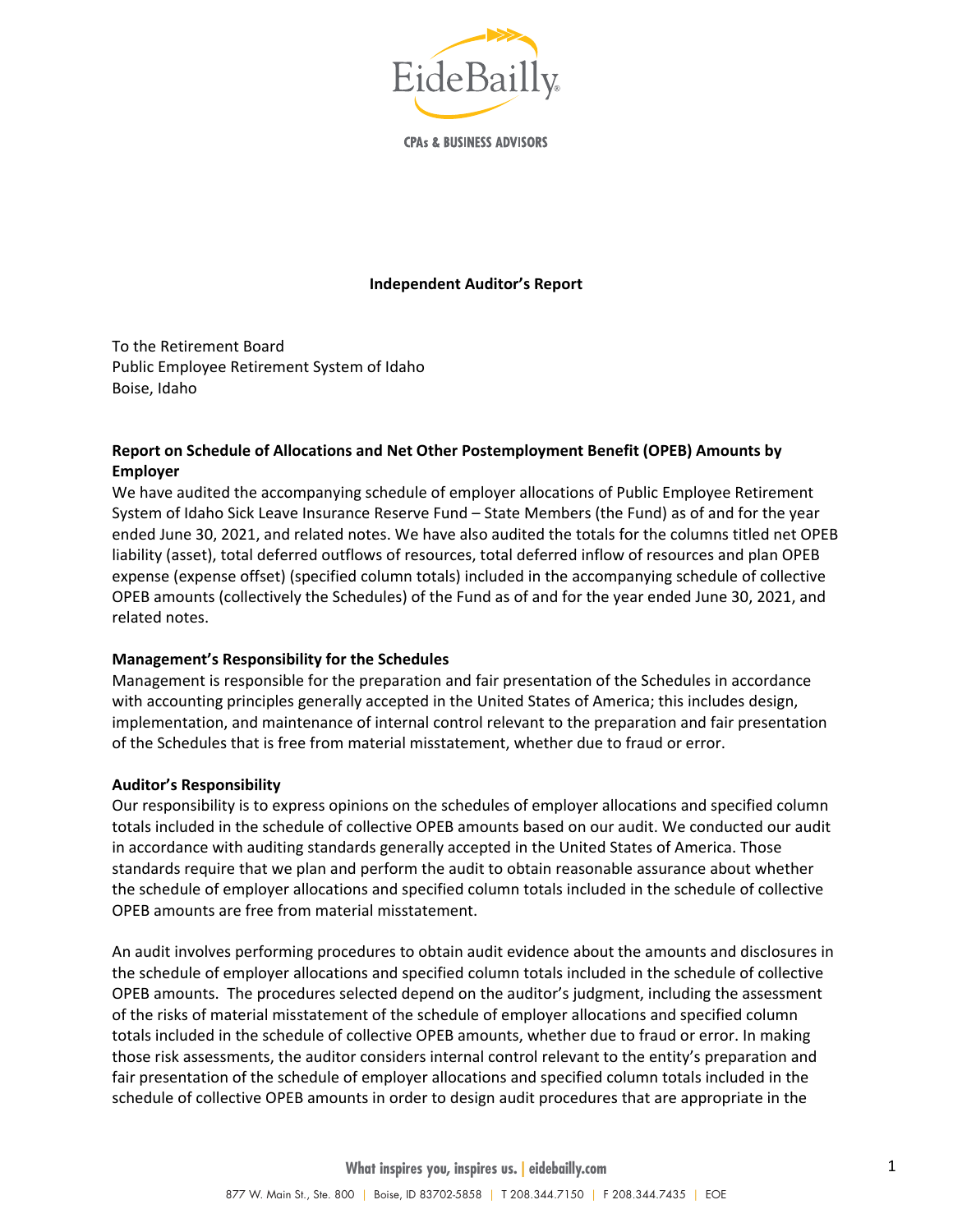circumstances, but not for the purpose of expressing an opinion on the effectiveness of Fund's internal control. Accordingly, we express no such opinion. An audit also includes evaluating the appropriateness of accounting policies used and the reasonableness of significant accounting estimates made by management, as well as evaluating the overall presentation of the schedule of employer allocations and specified column totals included in the schedule of collective OPEB amounts.

We believe that the audit evidence we have obtained is sufficient and appropriate to provide a basis for our audit opinions.

## **Opinions**

In our opinion, the Schedules referred to above present fairly, in all material respects, the employer allocations and net OPEB liability (asset), total deferred outflows of resources, total deferred inflow of resources, and plan OPEB expense (expense offset) for the Fund as of and for the year ended June 30, 2021, in accordance with accounting principles generally accepted in the United States of America.

### **Other Matters**

We have audited, in accordance with auditing standards generally accepted in the United States of America, the financial statements of Public Employee Retirement System of Idaho (the System) as of and for the year ended June 30, 2021, and our report thereon, dated, October 28, 2021 expressed an unmodified opinion on those financial statements.

### **Restriction on Use**

Our report is intended solely for the information and use of the Fund's management, the System's retirement board, Fund employers and their auditors and is not intended to be and should not be used by anyone other than these specified parties.

Gade Sailly LLP

October 28, 2021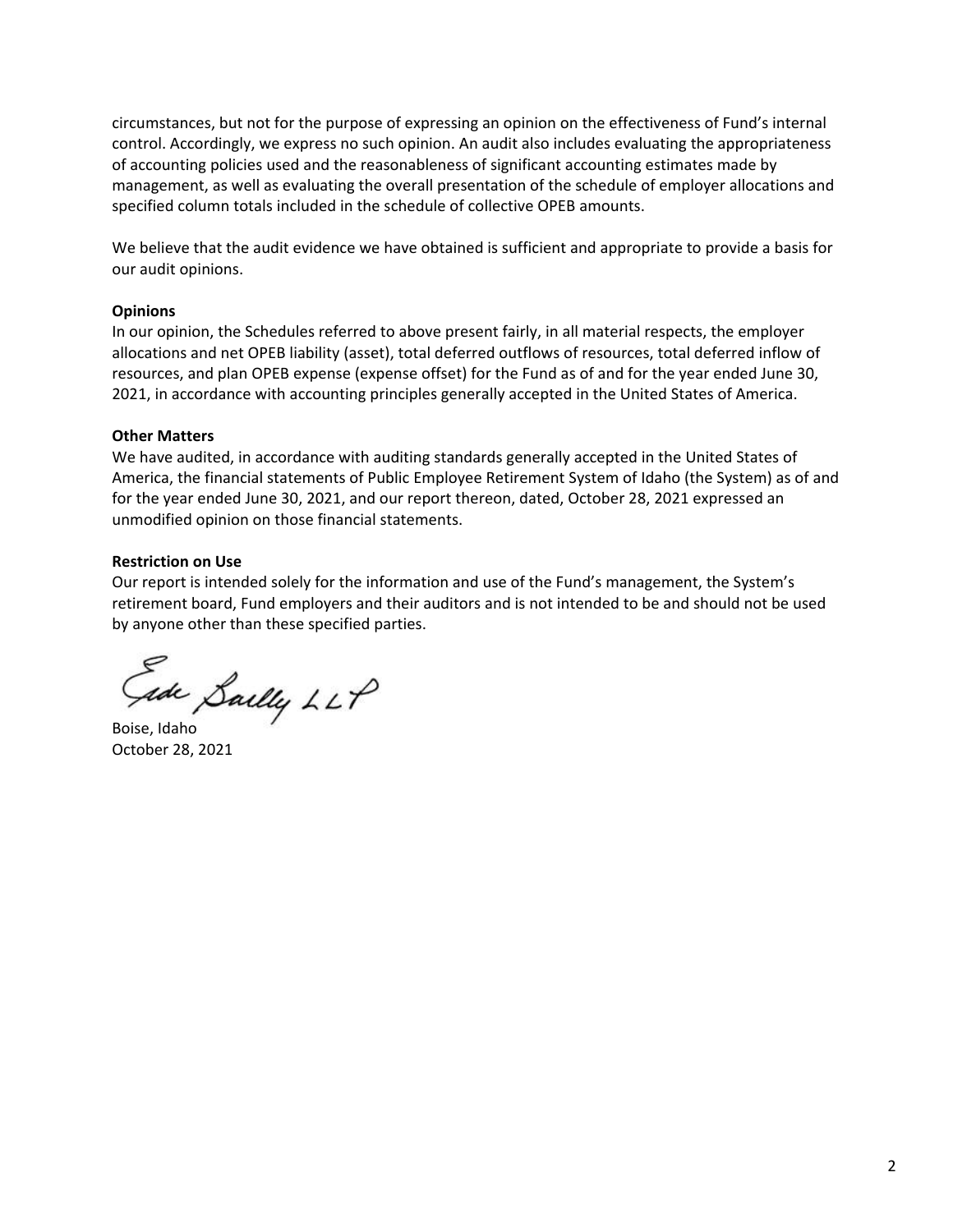Public Employee Retirement System of Idaho Sick Leave Insurance Reserve Fund – State Members

Schedule of Employer Allocations June 30, 2021

|                                                                           | <b>Fiscal Year 2020</b><br><b>Employer</b><br><b>Contributions</b> | <b>Employer</b><br>Proportionate<br><b>Share</b> |  |
|---------------------------------------------------------------------------|--------------------------------------------------------------------|--------------------------------------------------|--|
| <b>State Offices and Departments</b>                                      |                                                                    |                                                  |  |
| <b>Accountancy Board</b>                                                  | \$<br>703                                                          | 0.000156493                                      |  |
| <b>Administration Dept</b>                                                | 22,372                                                             | 0.004980181                                      |  |
| Agriculture Dept                                                          | 54,811                                                             | 0.012201355                                      |  |
| <b>Attorney General</b>                                                   | 61,022                                                             | 0.013583972                                      |  |
| <b>Barley Commission</b>                                                  | 454                                                                | 0.000101064                                      |  |
| <b>Bean Commission</b>                                                    | 274                                                                | 0.000060995                                      |  |
| <b>Beef Council</b>                                                       | 570                                                                | 0.000126886                                      |  |
| <b>Board of Education</b>                                                 | 8,856                                                              | 0.001971414                                      |  |
| Board of Veterinary Medicine                                              | 374                                                                | 0.000083255                                      |  |
| <b>Boise State University</b>                                             | 693,662                                                            | 0.154414559                                      |  |
| <b>Brand Inspector</b>                                                    | 5,729                                                              | 0.001275320                                      |  |
| Commerce Dept                                                             | 8,937                                                              | 0.001989446                                      |  |
| <b>Commission For Pardons And Paroles</b>                                 | 5,902                                                              | 0.001313831                                      |  |
| Commission for the Blind                                                  | 7,392                                                              | 0.001645517                                      |  |
| Commission on Aging                                                       | 2,995                                                              | 0.000666710                                      |  |
| Commission on Hispanic Affairs                                            | 494                                                                | 0.000109968                                      |  |
| Commission on the Arts                                                    | 1,855                                                              | 0.000412937                                      |  |
| Controller's Office                                                       | 22,666                                                             | 0.005045628                                      |  |
| <b>Correction Department</b>                                              | 357,677                                                            | 0.079621683                                      |  |
| Correctional Industry                                                     | 7,148                                                              | 0.001591200                                      |  |
| <b>Dentistry Board</b>                                                    | 710                                                                | 0.000158052                                      |  |
| Department of Environmental Quality                                       | 83,527                                                             | 0.018593760                                      |  |
| Division Occ & Prof License                                               | 7,028                                                              | 0.001564487                                      |  |
| Division of Building Safety                                               | 28,254                                                             | 0.006289560                                      |  |
| Division of Financial Management                                          | 5,247                                                              | 0.001168023                                      |  |
| Division of Human Resources                                               | 4,181                                                              | 0.000930723                                      |  |
| Division of Veteran Services                                              | 57,535                                                             | 0.012807739                                      |  |
| Endowment Fund Investment Bd                                              | 1,500                                                              | 0.000333912                                      |  |
| <b>Finance Department</b>                                                 | 15,434                                                             | 0.003435728                                      |  |
| Fish & Game Department                                                    | 132,902                                                            | 0.029585019                                      |  |
| <b>Forest Products Commission</b>                                         | 659                                                                | 0.000146699                                      |  |
| Governor's Office                                                         | 4,621                                                              | 0.001028671                                      |  |
| Health & Welfare Department                                               |                                                                    | 0.124040394                                      |  |
| Health District 1                                                         | 557,215                                                            | 0.004672982                                      |  |
| <b>Health District 2</b>                                                  | 20,992                                                             | 0.001877029                                      |  |
| <b>Health District 3</b>                                                  | 8,432<br>16,549                                                    | 0.003683936                                      |  |
| Health District 4                                                         | 20,714                                                             | 0.004611098                                      |  |
| <b>Health District 5</b>                                                  | 12,164                                                             | 0.002707801                                      |  |
| Health District 6                                                         | 13,210                                                             | 0.002940649                                      |  |
| Health District 7                                                         | 15,131                                                             | 0.003368278                                      |  |
|                                                                           |                                                                    |                                                  |  |
| <b>Historical Society</b>                                                 | 8,166<br>889                                                       | 0.001817815                                      |  |
| House of Representatives                                                  |                                                                    | 0.000197898                                      |  |
| Id Workforce Development Council<br>Idaho Division of Prof-Tech Education | 1,266                                                              | 0.000281821                                      |  |
|                                                                           | 9,073                                                              | 0.002019720                                      |  |
| Idaho Grape Growers & Wine Producers Comm                                 | 775                                                                | 0.000172521                                      |  |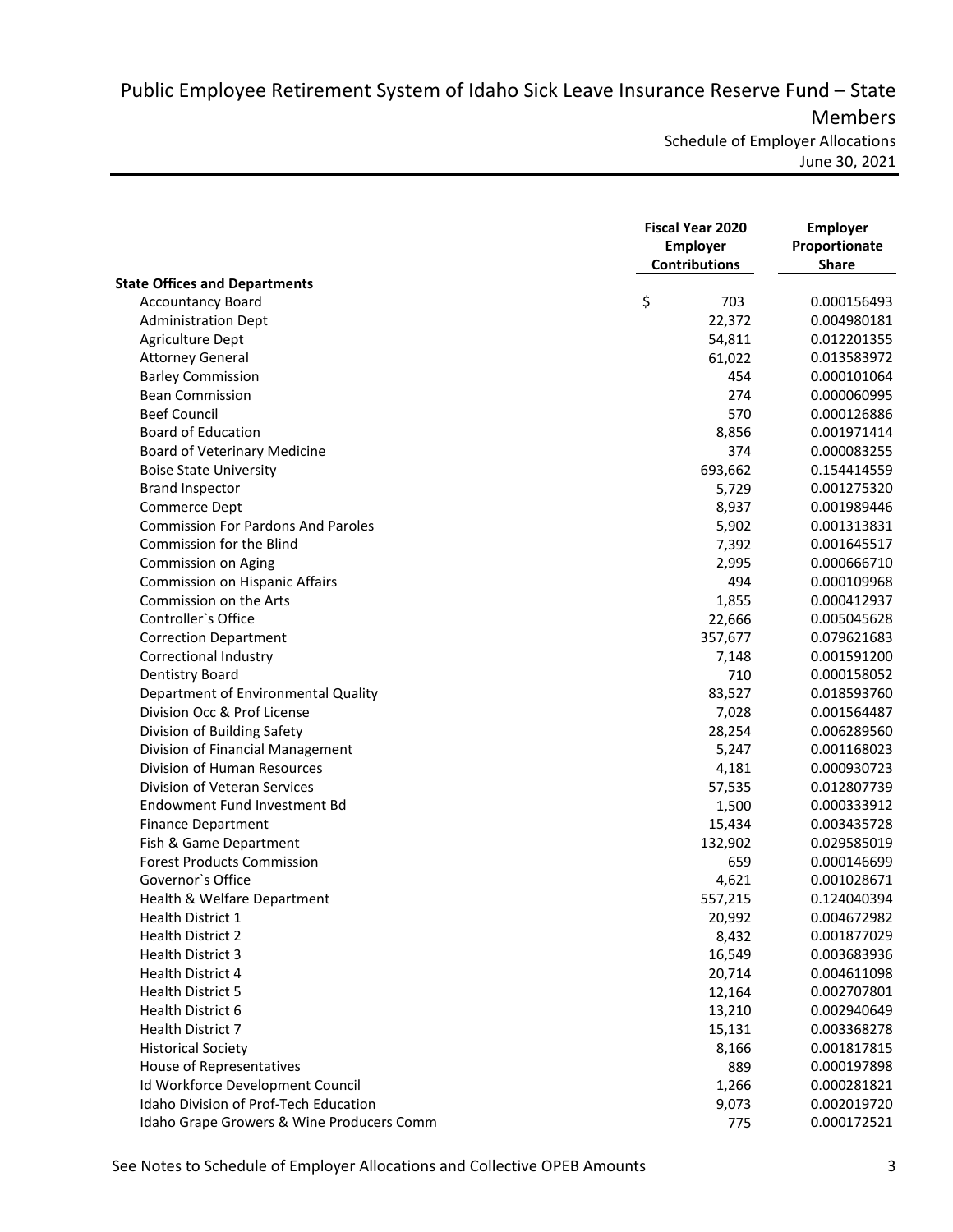Public Employee Retirement System of Idaho Sick Leave Insurance Reserve Fund – State Members

Schedule of Employer Allocations June 30, 2021

|                                                 | <b>Fiscal Year 2020</b> | <b>Employer</b> |
|-------------------------------------------------|-------------------------|-----------------|
|                                                 | <b>Employer</b>         | Proportionate   |
| <b>State Offices and Departments, continued</b> | <b>Contributions</b>    | <b>Share</b>    |
| <b>Idaho Public Television</b>                  | 11,943                  | 0.002658605     |
| Idaho Rangeland Resources Commission            | 334                     | 0.000074351     |
| Idaho State Police                              | 136,971                 | 0.030490810     |
| Idaho State University                          | 414,413                 | 0.092251557     |
| Independent Living Council                      | 759                     | 0.000168959     |
| <b>Industrial Commission</b>                    | 22,208                  | 0.004943674     |
| Info Tech Services                              | 15,461                  | 0.003441739     |
| <b>Insurance Department</b>                     | 13,489                  | 0.003002756     |
| <b>Insurance Fund</b>                           | 70,890                  | 0.015780665     |
| <b>Judicial Branch</b>                          | 124,497                 | 0.027714001     |
| Juvenile Corrections                            | 70,052                  | 0.015594120     |
| Labor Department                                | 93,017                  | 0.020706308     |
| Lands Department                                | 78,710                  | 0.017521458     |
| Lava Hot Springs Foundation                     | 2,337                   | 0.000520234     |
| Legislative Services                            | 17,549                  | 0.003906544     |
| Lewis-Clark State College                       | 93,306                  | 0.020770641     |
| Library                                         | 6,639                   | 0.001477893     |
| Lieutenant Governor                             | 158                     | 0.000035172     |
| Liquor Dispensary                               | 30,353                  | 0.006756814     |
| Lottery                                         | 8,518                   | 0.001896173     |
| Medicine Board                                  | 3,084                   | 0.000686522     |
| <b>Military Division</b>                        | 78,627                  | 0.017502982     |
| <b>Nursing Board</b>                            | 2,215                   | 0.000493076     |
| Office of Drug Policy                           | 1,416                   | 0.000315213     |
| Office of Energy Resources                      | 1,679                   | 0.000373758     |
| <b>Office of Performance Evaluations</b>        | 2,212                   | 0.000492408     |
| Office of Species Conservation                  | 3,177                   | 0.000707225     |
| <b>Outfitters &amp; Guides</b>                  | 779                     | 0.000173411     |
| Parks & Recreation                              | 26,797                  | 0.005965221     |
| <b>Pharmacy Board</b>                           | 2,980                   | 0.000663371     |
| <b>Potato Commission</b>                        | 8,435                   | 0.001877697     |
| Prof Eng & Surveyors                            | 1,362                   | 0.000303192     |
| <b>Public Defense Commission</b>                | 1,314                   | 0.000292507     |
| Public Employee Retirement System               | 13,287                  | 0.002957790     |
| <b>Public Utilities Commission</b>              | 8,627                   | 0.001920437     |
| <b>Racing Commission</b>                        | 265                     | 0.000058991     |
| Real Estate Comm                                | 2,596                   | 0.000577890     |
| Secretary of State                              | 4,779                   | 0.001063843     |
| Senate                                          | 634                     | 0.000141133     |
| Soil Conservation Comm                          | 4,141                   | 0.000921819     |
| State Appellate Public Defender                 | 6,514                   | 0.001450067     |
| State Bar                                       | 5,812                   | 0.001293796     |
| <b>Stem Action Center</b>                       | 1,548                   | 0.000344597     |
| Superintendent of Public Instruction            | 31,253                  | 0.006957161     |
| Tax Appeals Board                               | 1,179                   | 0.000262455     |
| <b>Tax Commission</b>                           | 77,274                  | 0.017201794     |
| <b>Transportation Dept</b>                      | 314,253                 | 0.069955162     |

See Notes to Schedule of Employer Allocations and Collective OPEB Amounts 4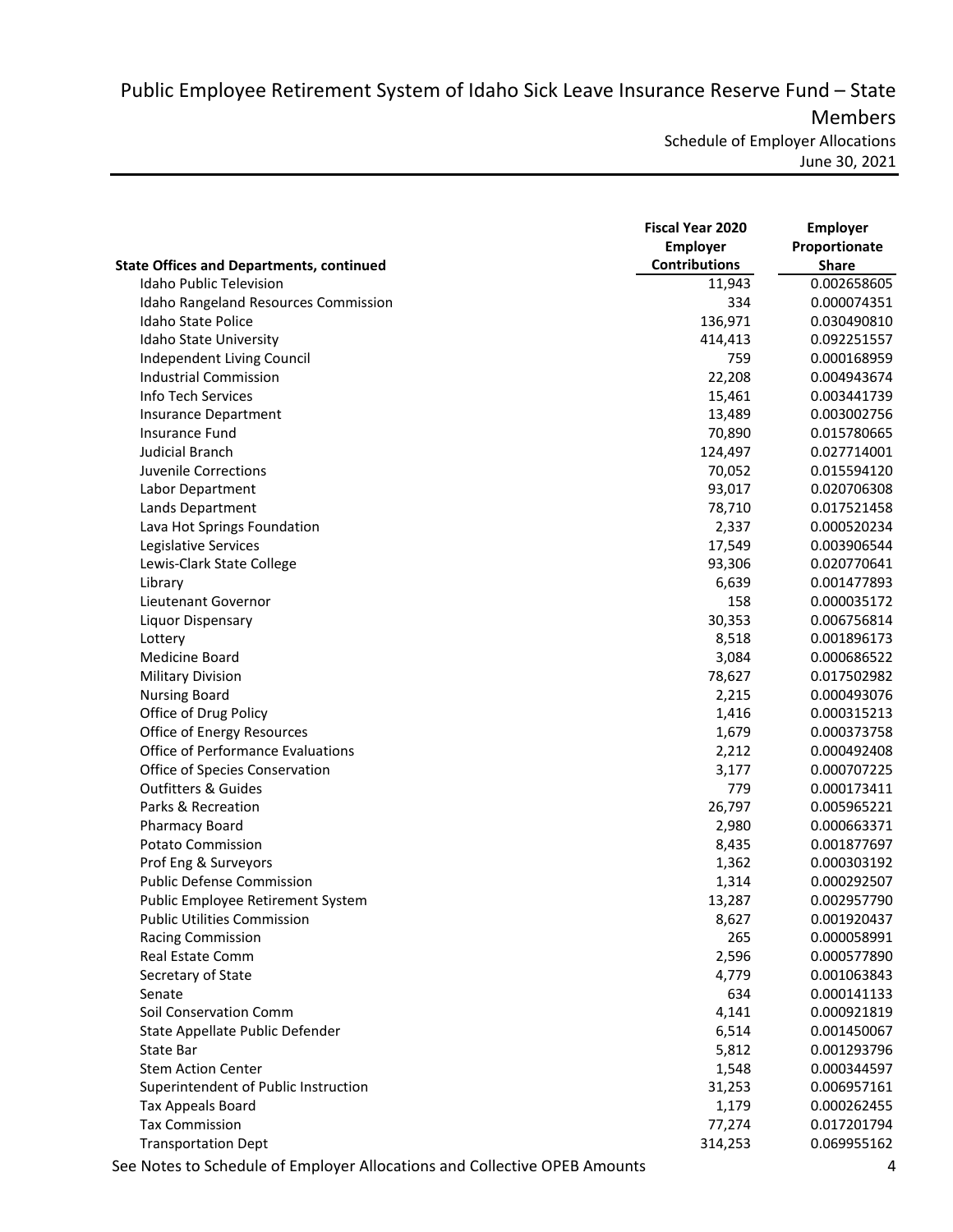Public Employee Retirement System of Idaho Sick Leave Insurance Reserve Fund – State Members

Schedule of Employer Allocations June 30, 2021

| <b>State Offices and Departments, continued</b> | <b>Fiscal Year 2020</b><br><b>Employer</b><br><b>Contributions</b> | Employer<br>Proportionate<br><b>Share</b> |
|-------------------------------------------------|--------------------------------------------------------------------|-------------------------------------------|
| Treasurer                                       | 6,328                                                              | 0.001408662                               |
| Vocational Rehab                                | 27,038                                                             | 0.006018869                               |
| Water Resources Dept                            | 33,983                                                             | 0.007564880                               |
| <b>Wheat Commission</b>                         | 1,100                                                              | 0.000244869                               |
| <b>Community Colleges</b>                       |                                                                    |                                           |
| College of Eastern Idaho                        | 33,271                                                             | 0.007406383                               |
| College of Southern Idaho                       | 93.521                                                             | 0.020818502                               |
| College of Western Idaho                        | 89,411                                                             | 0.019903584                               |
| North Idaho College                             | 99,644                                                             | 0.022181530                               |
| <b>Grand Total: All State Employers</b>         |                                                                    |                                           |
| Totals                                          | 4.492.206                                                          | 1.000000000                               |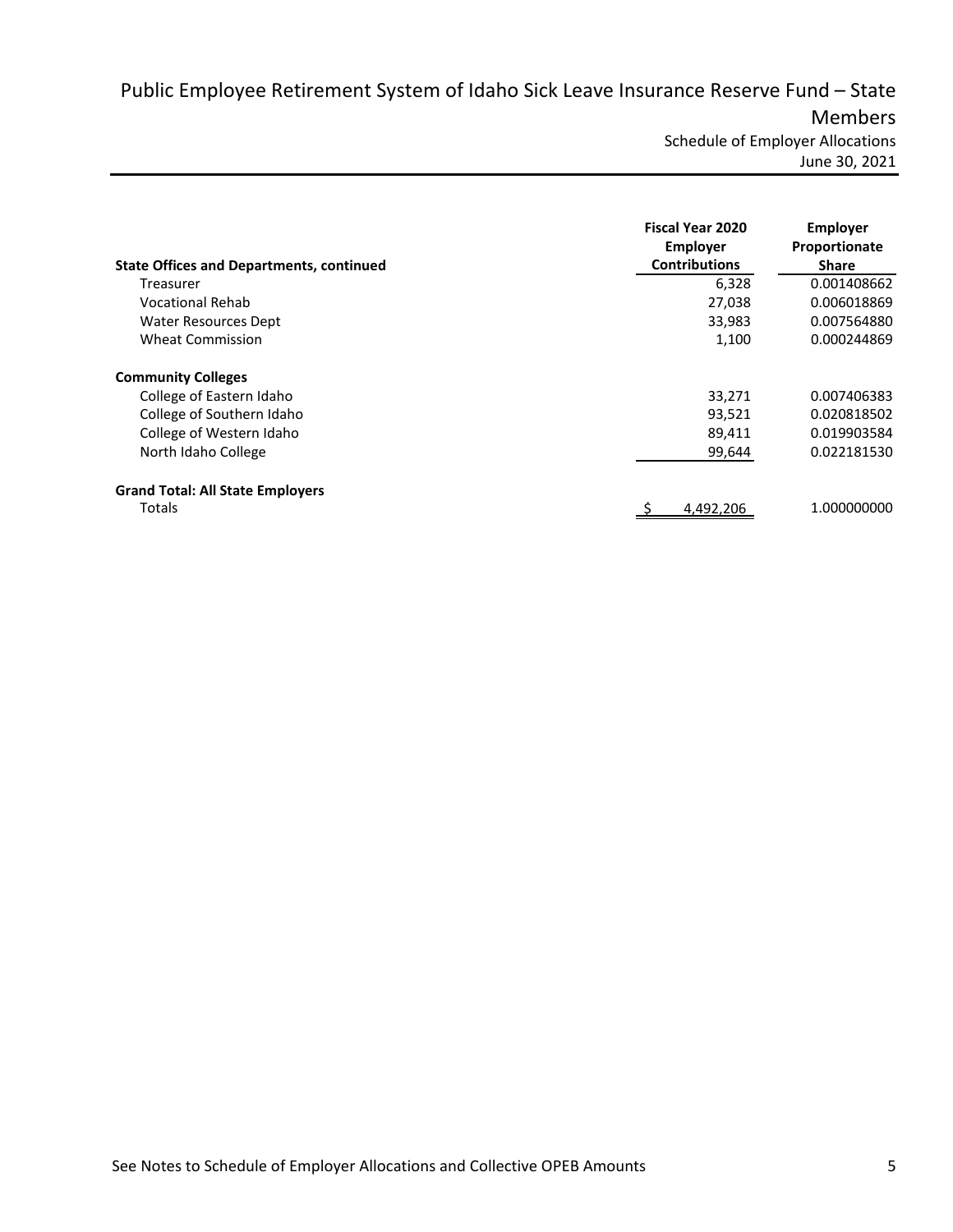# Public Employee Retirement System of Idaho Sick Leave Insurance Reserve Fund– State Members Schedule of Collective OPEB Amounts

June 30, 2021

|             | <b>Deferred Outflows of Resources</b> |                          |                   | <b>Deferred Inflows of Resources</b> |                    |                          |                   |                    |
|-------------|---------------------------------------|--------------------------|-------------------|--------------------------------------|--------------------|--------------------------|-------------------|--------------------|
|             |                                       |                          |                   |                                      |                    |                          |                   |                    |
|             |                                       | <b>Total Deferred</b>    | Net Difference    |                                      |                    | <b>Total Deferred</b>    |                   |                    |
|             | <b>Differences</b>                    | Outflows of              | <b>Between</b>    |                                      | <b>Differences</b> | Inflows of               |                   |                    |
|             | Between                               | Resources                | Projected and     |                                      | Between            | Resources                | Plan OPEB         |                    |
|             | Expected and                          | Excluding                | Actual Investment |                                      | Expected and       | Excluding                | Expense           | June 30, 2021      |
| Changes of  | Actual                                | <b>Employer Specific</b> | Earnings on OPEB  | Changes of                           | Actual             | <b>Employer Specific</b> | (Expense          | Net OPEB           |
| Assumptions | Experience                            | Amounts                  | Plan Investments  | Assumptions                          | Experience         | Amounts                  | Offset)           | Liability (Asset)  |
| 7,214,171   | 870,804                               | 8,084,975                | 30,009,759        | 480,943/                             | 5,850,317          | 43,341,019               | \$ (15, 446, 053) | \$ (181, 954, 318) |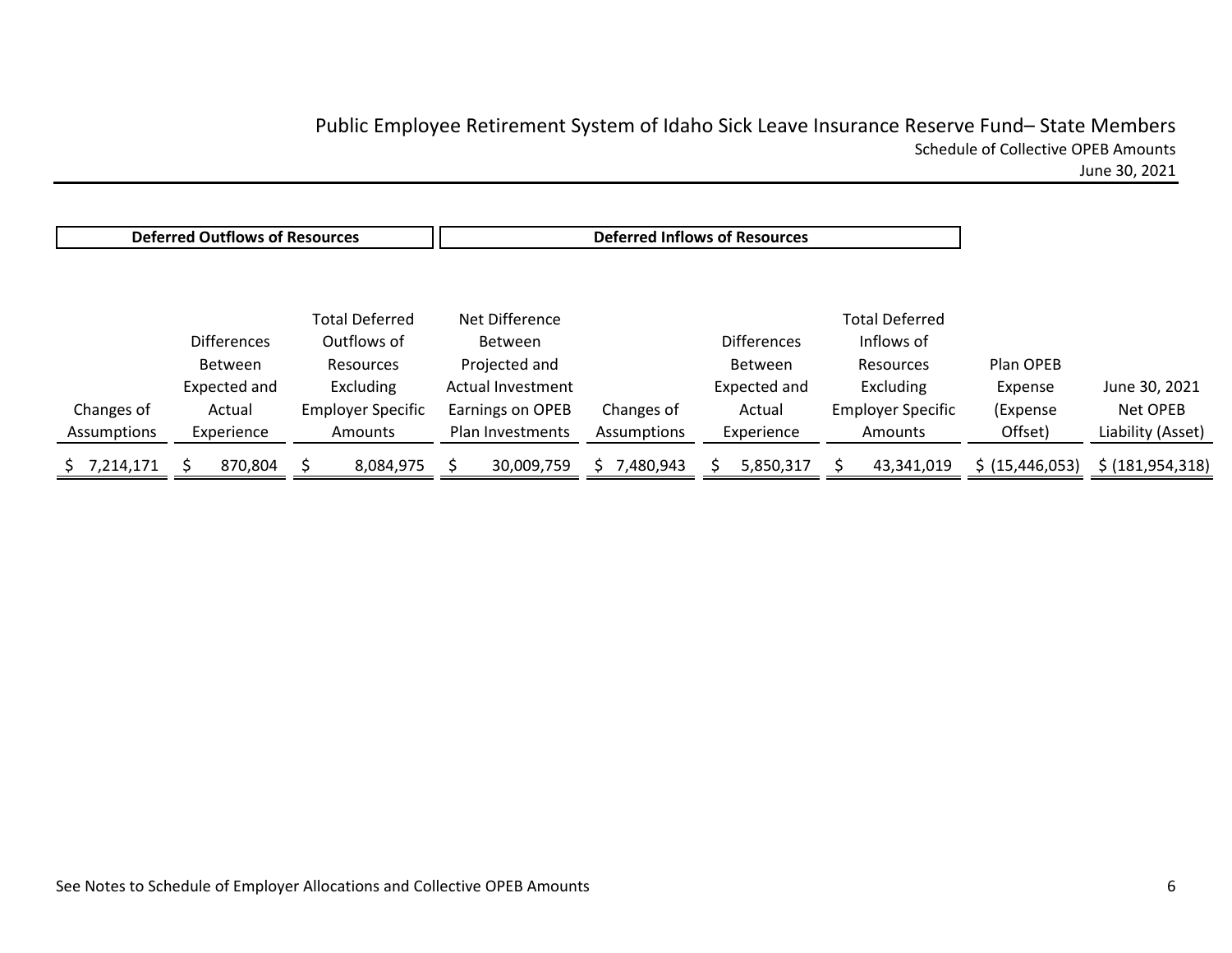# **Note 1 ‐ Significant Accounting Policies**

The Public Employee Retirement System of Idaho Sick Leave Insurance Reserve Fund – State Members (the Fund) is administered by the Public Employee Retirement System of Idaho (the System). Employer contributions to the Fund are calculated on eligible compensation for active members reported by employers.

The Schedule of Collective OPEB Amounts presents the deferred inflow of resources, deferred outflow of resources, OPEB expense (expense offset) and net OPEB liability (asset) at the Fund level. The Schedule of Employer Allocations (collectively, the Schedules) reflects employer contributions for fiscal year ending June 30, 2020, as there were no contributions during fiscal year ending June 30, 2021. The June 30, 2020 continues to be a reasonable allocation method based on the activity of the Fund. The Schedule of Employer Allocations includes the following for each individual employer:

- Employer name.
- The amount of employer contributing entity's contributions for the period July 1, 2019 to June 30, 2020,(the prior fiscal year).
- The employer contributing entity's contributions as a percentage of total employer contributions, as defined by state statute.

The Schedule of Employer Allocations has been rounded and presenting the first nine decimal places.

## **Basis of Accounting**

Contributions for employers and the net OPEB liability (asset) are recognized on an accrual basis of accounting.

## **Use of Estimates in the Preparation of the Schedules**

The preparation of the Schedules in conformity with accounting principles generally accepted in the United States of America requires management to make estimates and assumptions that affect certain amounts and disclosures. Actual results could differ from those estimates.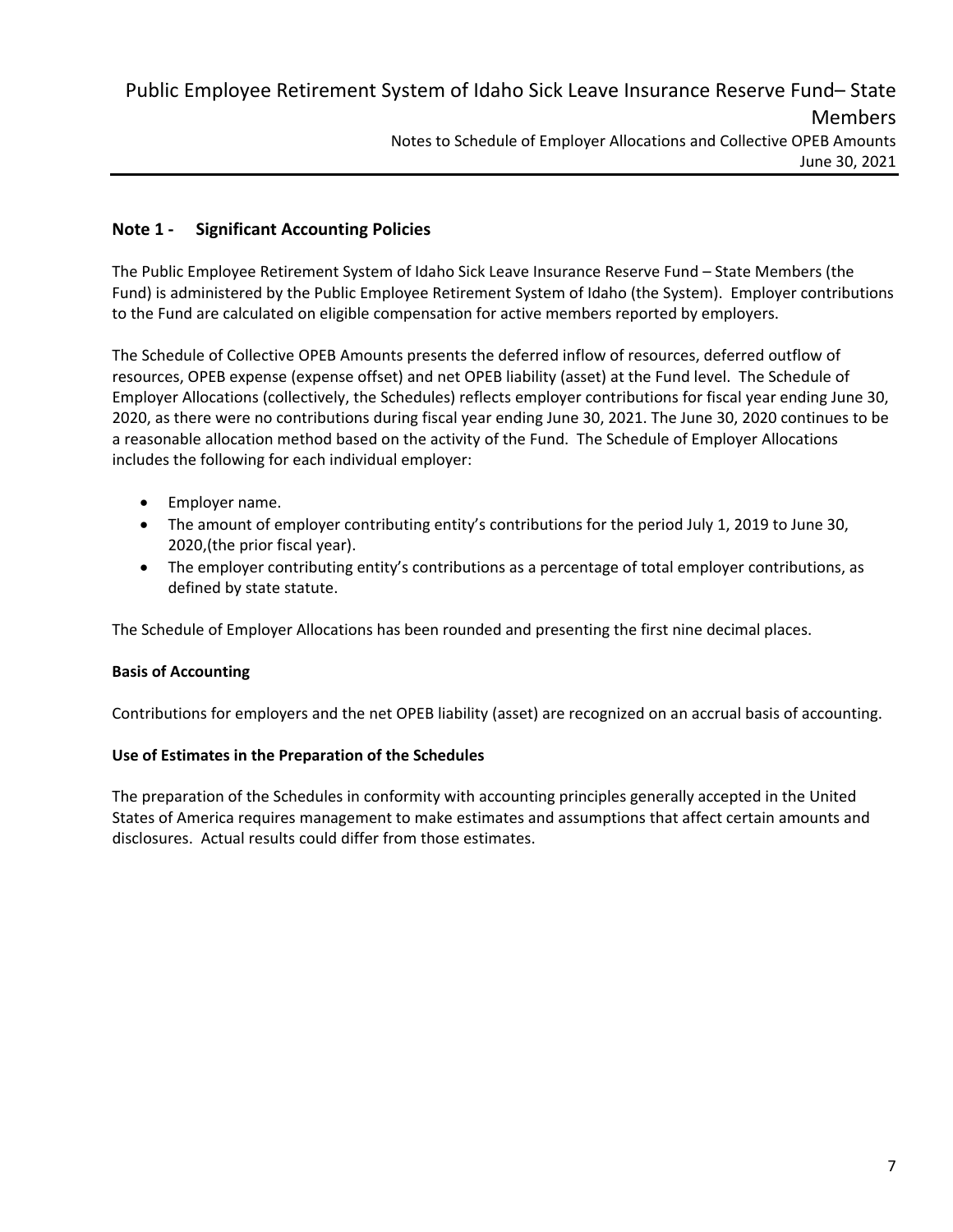# **Components of Net OPEB Liability (Asset)**

The components of the net OPEB liability (asset) of the Fund, for participating employers, as of June 30, 2021 are as follows:

| <b>Total OPEB liability</b><br>Fund fiduciary net position      | 104,239,022<br>286,193,340 |
|-----------------------------------------------------------------|----------------------------|
| Employers' net OPEB liability (asset)                           | (181, 954, 318)            |
| Fund fiduciary net position as a percentage of total OPEB asset | 274.55%                    |

The net OPEB liability (asset) is calculated using a discount rate of 5.45%, which is the expected rate of return on investments reduced by investment expenses. The OPEB total was determined by an actuarial valuation as of July 1, 2021. Actuarial valuation involves estimates of the reported amounts and assumptions about the probability of occurrence of events far into the future. Amounts determined regarding the OPEB total are subject to continual revision as actual results are compared with past expectations and new estimates are made about the future.

# **Actuarial Assumptions**

The following are the actuarial assumptions and the entry age normal cost method, applied to all periods included in the measurement:

| 2.30 percent |
|--------------|
| 3.05 percent |
| 5.45 percent |
| $N/A^*$      |
|              |

\* Health care trend rate is not applicable as the benefit is based on the unused sick leave hours at retirement, and is calculated as a fixed dollar amount that can be applied to premiums.

The long‐term expected rate of return on OPEB Fund investments was determined using the building block approach and a forward‐looking model in which best estimate ranges of expected future real rates of return (expected returns, net of OPEB plan investment expense and inflation) are developed for each major asset class. These ranges are combined to produce the long‐term expected rate of return by weighing the expected future real rates of return by the target asset allocation percentage and by adding expected inflation.

Even though history provides a valuable perspective for setting the investment return assumption, the approach used builds upon the latest capital market assumptions. The assumptions and the System's formal policy for asset allocation are shown below. The formal asset allocation policy is more conservative than the current allocation of the System's assets. The best-estimate range for the long-term expected rate of return is determined by adding expected inflation to expected long‐term real returns and reflecting expected volatility and correlation.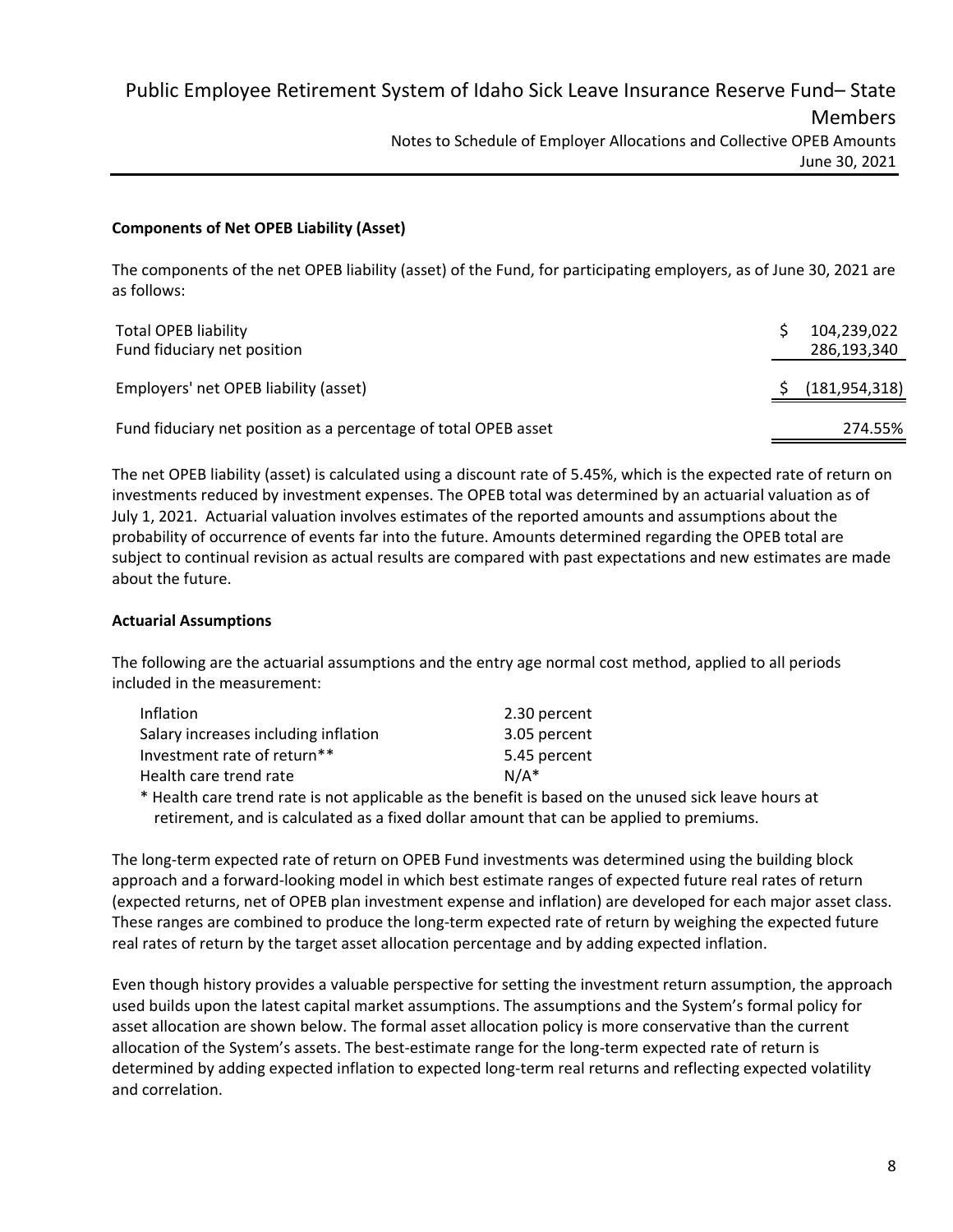| <b>Capital Market Assumptions from Callan 2021</b>                                  |            |              |                            |
|-------------------------------------------------------------------------------------|------------|--------------|----------------------------|
|                                                                                     |            | Long-Term    |                            |
|                                                                                     |            | Expected     | Long-Term                  |
|                                                                                     | Target     |              | Nominal Rate Expected Real |
| <b>Asset Class</b>                                                                  | Allocation | of Return    | Rate of Return             |
|                                                                                     |            | (Arithmetic) | (Arithmetic)               |
| <b>Fixed Income</b>                                                                 | 50.00%     | 1.80%        | (.20)%                     |
| US/Global Equity                                                                    | 39.30%     | 8.00%        | 6.00%                      |
| <b>International Equity</b>                                                         | 10.70%     | 8.25%        | 6.25%                      |
| Assumed Inflation - Mean                                                            |            | 2.00%        | 2.00%                      |
| Assumed Inflation - Standard Deviation                                              |            | 1.50%        | 1.50%                      |
| Portfolio Arithmetic Mean Return                                                    |            | 6.18%        | 4.18%                      |
| Portfolio Standard Deviation                                                        |            | 12.29%       | 12.29%                     |
| Portfolio Long-Term (Geometric) Expected Rate of Return                             |            | 5.55%        | 3.46%                      |
| Assumed Investment Expenses                                                         |            | 0.40%        | 0.40%                      |
| Portfolio Long-Term (Geometric) Expected Rate of Return, Net of Investment Expenses |            | 5.15%        | 3.06%                      |
| <b>Investment Policy Assumptions from PERSI November 2019</b>                       |            |              |                            |
| Portfolio Long-Term Expected Real Rate of Return, Net of Investment Expenses        |            |              | 4.14%                      |
| <b>Portfolio Standard Deviation</b>                                                 |            |              | 14.16%                     |
| Economic/Demographic Assumptions from Milliman 2021                                 |            |              |                            |
| <b>Valuation Assumptions Chosen by PERSI Board</b>                                  |            |              |                            |
| Long-Term Expected Real Rate of Return, Net of Investment Expenses                  |            |              | 3.15%                      |
| <b>Assumed Inflation</b>                                                            |            |              | 2.30%                      |
| Long-Term Expected Geometric Rate of Return, Net of Investment Expenses             |            |              | 5.45%                      |

Discount rate – The discount rate used to measure the total OPEB liability was 5.45%. The projection of cash flows used to determine the discount rate assumed that contributions from Fund employers will be made at the current contribution rate. Based on these assumptions, the Fund's net position was projected to be available to make all projected future benefit payments of current plan members. Therefore, the long‐term expected rate of return on Fund investments was applied to all periods of projected benefit payments to determine the total OPEB liability. The long‐term expected rate of return was determined net of OPEB plan investment expense but without reduction for OPEB plan administrative expense.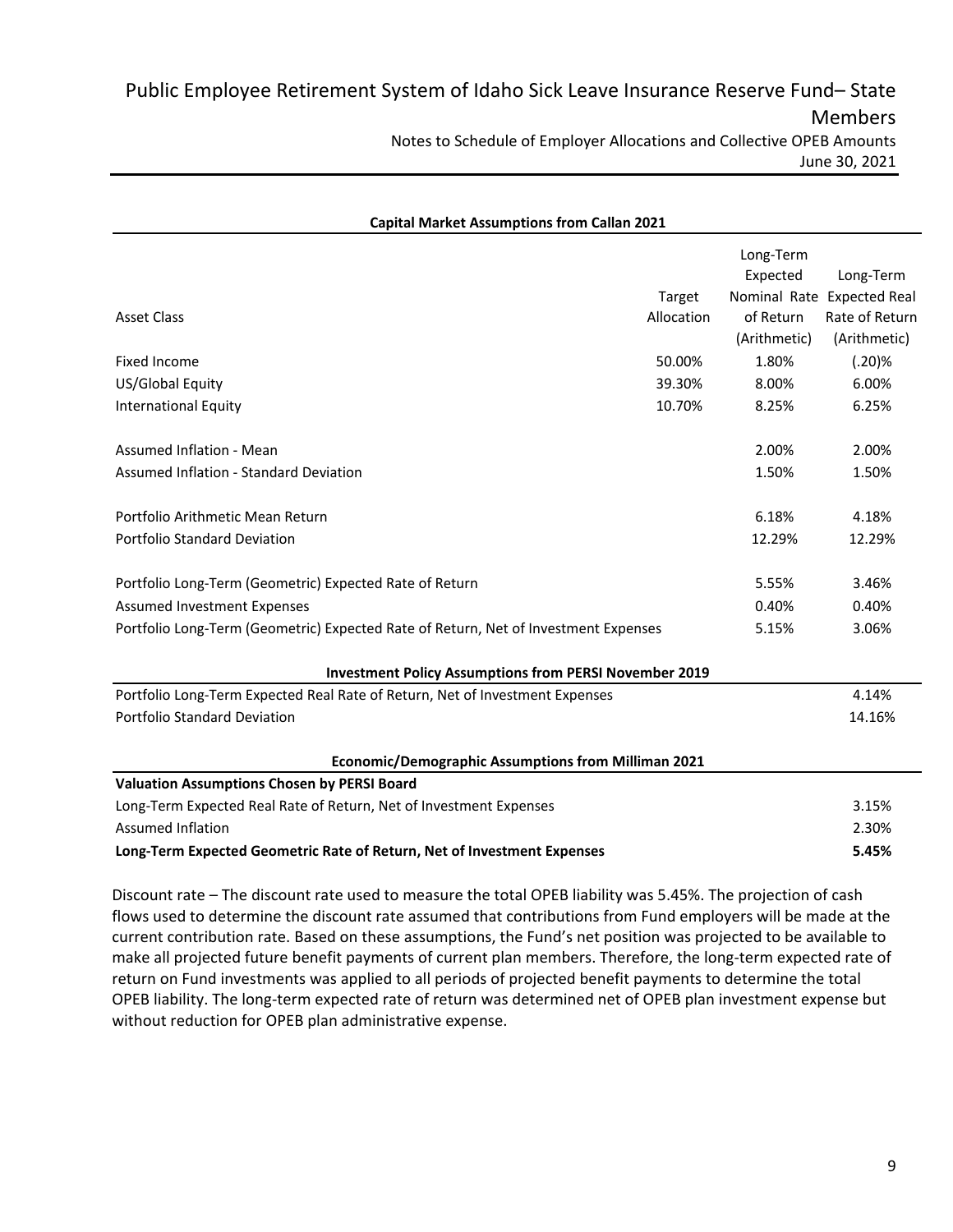Public Employee Retirement System of Idaho Sick Leave Insurance Reserve Fund– State Members Notes to Schedule of Employer Allocations and Collective OPEB Amounts June 30, 2021

Sensitivity of the net OPEB liability (asset) to changes in the discount rate – The following presents the net OPEB liability (asset) of the Fund's employers calculated using the discount rate of 5.45% as well as what the employer's liability (asset) would be if it were calculated using a discount rate that is 1‐percentage point lower or 1‐percentage point higher than the current rate:

|                                       | 1% Decrease<br>(4.45%) | <b>Current Discount</b><br>Rate (5.45%) | 1% Increase<br>(6.45%) |
|---------------------------------------|------------------------|-----------------------------------------|------------------------|
| Employer's net OPEB liability (asset) | (174, 462, 603)        | (181, 954, 318)                         | (188, 820, 584)        |

# **Deferred Inflow of Resources and Deferred Outflow of Resources**

Each employer will need to calculate two additional types of deferred outflows of resources and deferred inflows of resources which are employer specific amounts. These amounts relate the (1) net impact from changes in proportion (allocation percentage) between the periods; and (2) contributions made to the plan subsequent to the measurement date and before the end of the employer's reporting period.

# **Plan OPEB Expense (Expense Offset)**

Plan OPEB expense (expense offset) consists of changes that are expensed immediately. The following table provides the detail of the plan OPEB expense (expense offset):

| Service costs and interest                                        | 10,333,684     |
|-------------------------------------------------------------------|----------------|
| Expected investment return                                        | (16, 350, 877) |
| Expenses and other items from actual operations                   | 47.914         |
| Amortization of difference between expected and actual experience | (1,354,202)    |
| Amortization of changes of assumptions                            | (192, 820)     |
| Amortization of net difference between projected and actual       |                |
| investment earnings on OPEB investments                           | (7,929,752)    |
| Plan OPEB expense (expense offset)                                | (15, 446, 053) |
|                                                                   |                |

The amortization period is based on the remaining expected service lives of all employees that are provided with OPEB through the System determined at the beginning of the measurement period. The amortization period was calculated at 7.7 years. The amortization of the net difference between projected and actual investment earnings on OPEB plan investments is amortized over a closed 5-year period inclusive of this fiscal year.